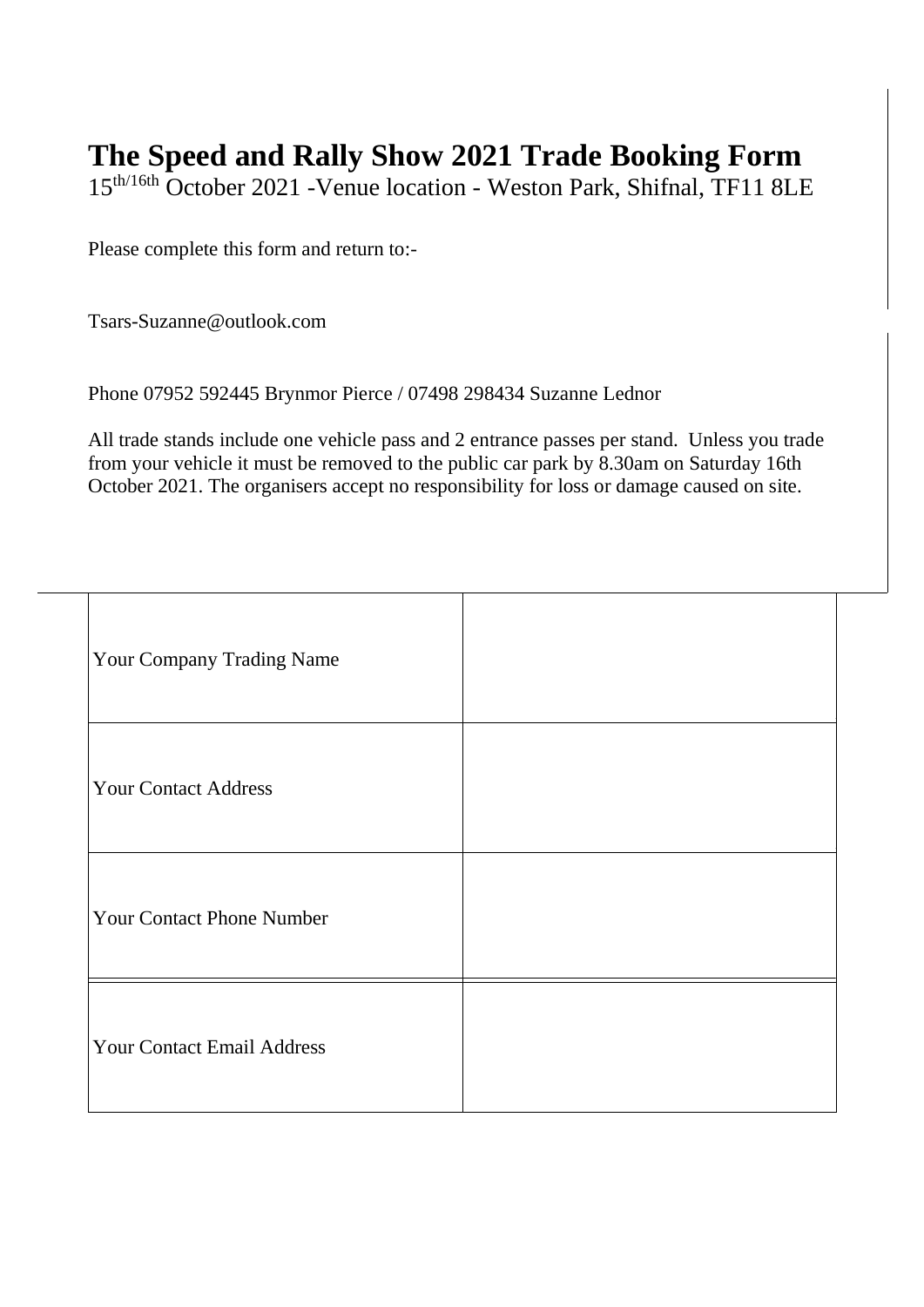## **All stands are set at 5x3 on grass at a set fee of £100 plus vat unless otherwise arranged.**

To book please complete this form and send a deposit of £25 by BACS. The remainder of the funds will be required on the  $1<sup>st</sup>$  of October 2021.

If you have internet or telephone banking, you can arrange for the fees to be paid directly into our account. The details are:-

| <b>Bank</b>         | <b>Lloyds</b>              |  |
|---------------------|----------------------------|--|
| <b>Sort Code</b>    | 309626                     |  |
| <b>Account No.</b>  | 21968568                   |  |
| <b>Account Name</b> | <b>Lightning House Ltd</b> |  |
| <b>Reference</b>    | Company Name               |  |

1. Within 48 hours of us receiving the payment for your entry you should receive an e-mail confirming your booking from the show organier. NOTE: WITHOUT PAYMENT YOUR BOOKING WILL NOT BE VALID.

2. If after 7 days of submitting a form we haven't received your payment we will contact you as a reminder

3. If you don't receive a response within 5 days of the expected payment date, or if you have any other questions, please e-mail tsars-suzanne@outlook.com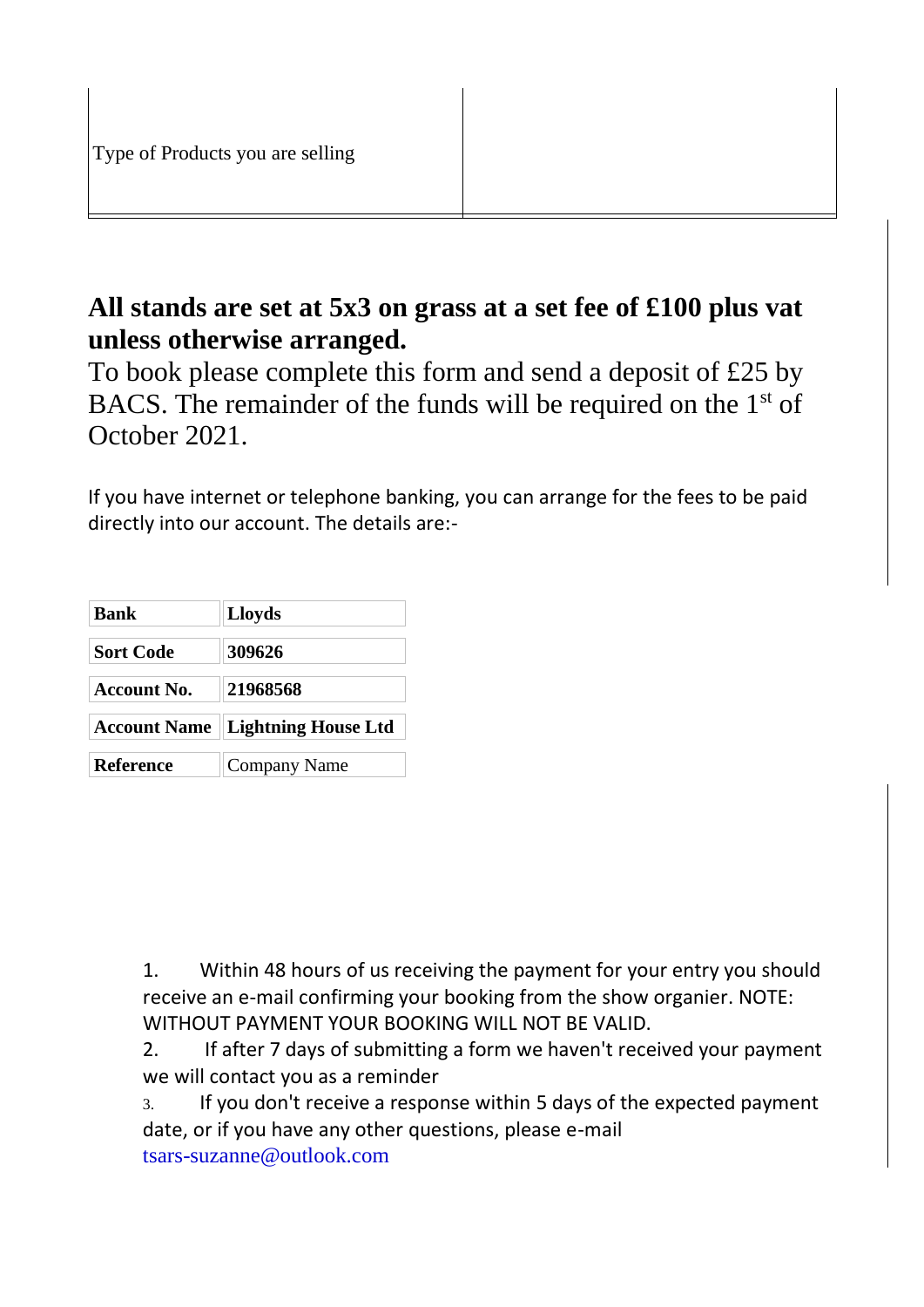4. All fees include VAT at the current rate of 20%, so the if the entry fee is £50 plus 20% = £60 etc .

5. Vat registration number 258875446, Company registration 09906851

## **Terms and Conditions:**

1. The term "Exhibitor's Staff" shall refer to all personnel employed, whether for reward or voluntarily, either permanently or temporarily by the Exhibitor

2. The term "Trade Stand" shall refer to the area hired by the Exhibitor for the sole purpose of displaying and/or selling his/her product(s) and/or service(s)

3. Payment in full for the trade area must be paid prior to Trade passes being sent out

4. No refunds will be made should the Event be cancelled due to reasons beyond the control of Lightning House Ltd, or to any trade or club organisation cancelling within 28 days of the date of the Event. The subletting of all or part of a trade or club stand to a third party is expressly forbidden

5. Any vehicles without a trade pass will be directed to the public car park.

6. Lightning House Ltd and any staff acting on their behalf reserves the right to refuse admission to any Exhibitors or Exhibitors Staff

7. No persons under 12 are permitted at the venue without a responsible adult (over 18 accompanying them) 8. All display material and/or exhibition equipment shall be positioned within the confines of the reserved trade stand. No obscene material and/or display material and/or behaviour which could cause offence to visitors, other Exhibitors (and their staff) or Lightning house Ltd (and their staff) will be allowed.

9. A description of products and/or services to be displayed and/or sold must be listed on the reverse of this form. Only items described will be allowed

10. Food and/or beverages may not be sold from any stand unless prior agreement is made with the show organisers.

11. The distribution of leaflets, posters or other promotional material outside the confines of the trade stand allocated to the Exhibitor is strictly forbidden 12. Under no circumstances will any Exhibitor be allowed to display and/or sell any product and/or service featuring the words or logos of The Speed & Rally Show unless agreed in writing by Lightning House Ltd

13. Exhibitors are responsible for the cleanliness of their stands and all rubbish must be placed in the rubbish bins provided

14. No item may be exhibited or machinery operated in such a way that it may create a danger. All Exhibitors will be responsible to comply with all Health & Safety legislation

15. Exhibitors are responsible for the safekeeping of all products or other items on their trade stand. Lightning House Ltd will not be responsible in any way for the loss or damage to Exhibitors' property howsoever caused

16. Noise should be kept to a level such that it does not cause a disturbance to the Organisers or other **Exhibitors** 

17. Exhibitors and all Exhibitors' Staff are required to provide fire extinguisher(s) suitable for controlling and extinguishing any fire which may occur on their stand

18. Exhibitors are required to hold a minimum of £5 million pounds sterling in Public Liability Insurance cover and have the necessary insurances against claims by third parties for fire, damage and all other risks.

Exhibitors must also indemnify Lightning House Ltd against any claims for damage and/or any expenses incurred for whatever reason arising out of the Exhibitors' attendance and/or their exhibits on the Event Site. The booking of a trade stand shall be deemed as confirmation by the Exhibitor that the necessary insurance cover has or will be obtained, and that the Exhibitor agrees to indemnify Lightning House Ltd and their staff against any claims which may arise

19. Lightning House Ltd shall not be liable for the death or injury to, or for damage to any property or for any losses, or for any other liability incurred by the Exhibitor

20. If Lightning House Ltd are unable to perform any of its obligations by reason of circumstance, cause or event outside its control, Lightning House Ltd shall be entitled to be relieved of its obligations hereunder to the extent to which performance of the obligations is prevented, frustrated or suspended. In such circumstances non-performance, part performance or delay in performance of the obligations of Lightning House Ltd shall not entitle the exhibitor to claim damages of any kind whatsoever whether direct, indirect or